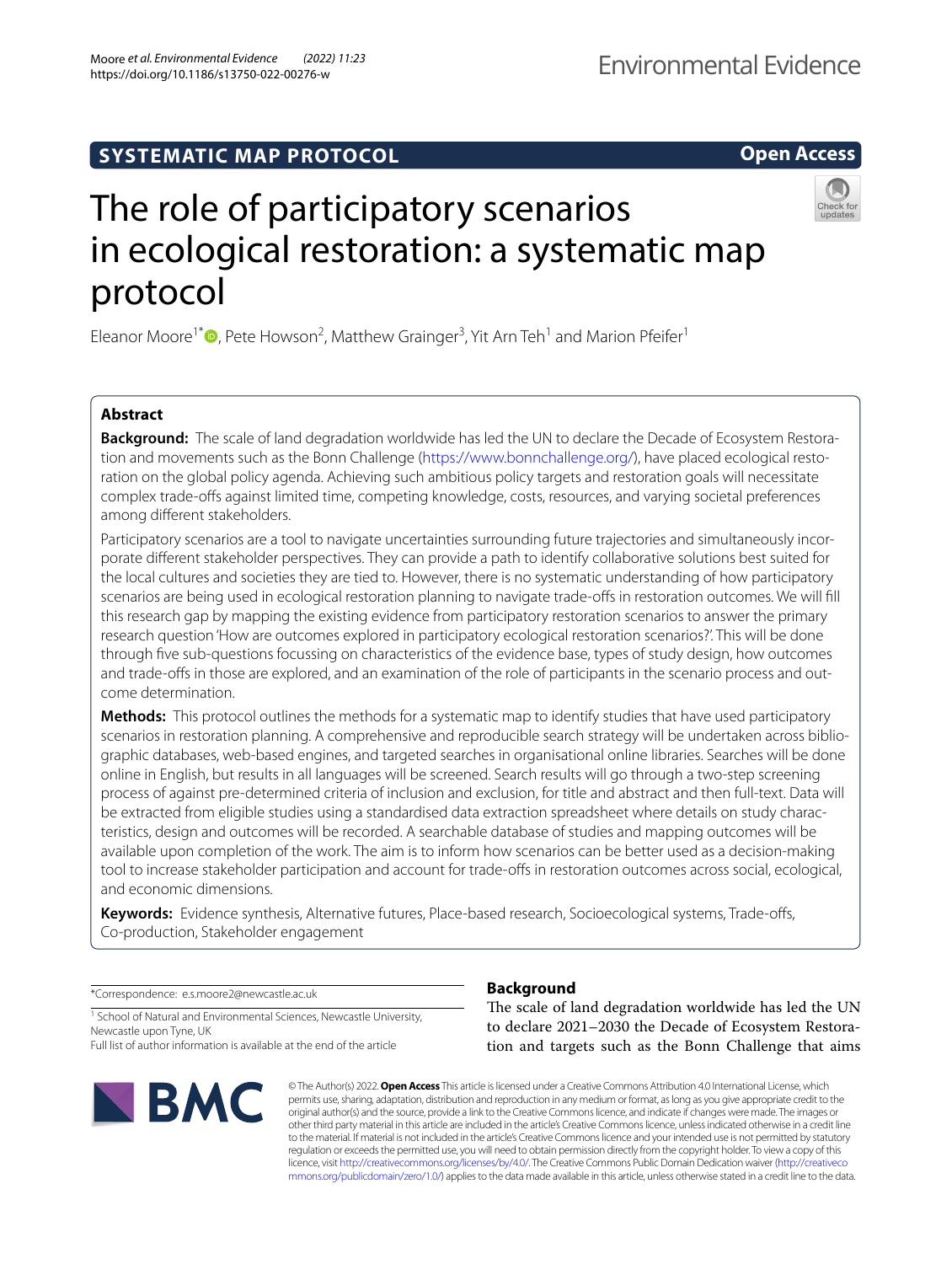to restore 350 million hectares by 2030 have placed ecological restoration on the global policy agenda [[1,](#page-6-0) [2](#page-7-0)]. Ecological restoration is an important tool for managing and improving highly degraded or altered environments [\[3](#page-7-1)]. We defne ecological restoration as "the process of assisting the recovery of a degraded, damaged, or destroyed ecosystem to refect values regarded as inherent in the ecosystem and to provide goods and services that people value"  $[4]$  $[4]$ . This definition incorporates the social aspect that drives restoration planning and implementation by including the motivating rationale [[4\]](#page-7-2).

Currently, under the Bonn Challenge, 210 million hectares have been pledged across 71 countries, although the extent of success is unclear and will not be evident for some time [[2,](#page-7-0) [5](#page-7-3)]. Achieving such ambitious policy targets and restoration goals will necessitate complex tradeofs against limited time, competing knowledge, costs, resources, and varying societal preferences among diferent stakeholders. There is also surmounting evidence of the value of incorporating traditional or local ecological knowledge in restoration projects [[6,](#page-7-4) [7\]](#page-7-5). In this light, we need strategic planning that takes a holistic approach to the social, ecological, and economic complexities while also including and respecting diferent forms of knowledge [\[8](#page-7-6)].

#### **Participatory scenarios**

Scenarios are representations or storylines of possible futures  $[9]$  $[9]$ . They are useful in restoration planning, often a short-term process that aims to achieve long-term outcomes. Scenarios can be applied to restoration planning for a variety of objectives, including to explore uncertainties or understand the efect of a specifc management intervention on restoration objectives, or to understand the efect of diferent management interventions on specifc desired outcomes [[10\]](#page-7-8). As a decision-making tool, the outcomes can be used to prioritise (in space and time) decisions and resources and to reduce costs [\[11](#page-7-9)]. The integration of participatory methods in scenario planning provides a path to identify collaborative solutions best suited for the local cultures and societies they are tied to [\[12](#page-7-10)]. It is now widely considered in the literature and international standards that active engagement with stakeholders will underpin long-term restoration success [[11,](#page-7-9) [12](#page-7-10)]. Stakeholder participation is "a process where individuals, groups and organisations choose to take a role in making decisions that affect them"  $[13]$  $[13]$ . There is an emerging consensus that the probability of multiple positive outcomes for biodiversity and livelihoods in forest systems increases with participation in decision-making [\[14](#page-7-12)].

Participatory scenarios are a tool to navigate uncertainties surrounding future trajectories and simultaneously incorporate diferent stakeholders [\[15](#page-7-13), [16\]](#page-7-14). For instance, Palacios-Agundez et al. [\[17](#page-7-15)] downscaled the Millennium Ecosystem Assessment global scenarios with stakeholders in Basque Country, Spain. Participants were able to relate the global scenarios to local drivers of change, and suggest management actions towards achieving their desirable scenario framed by the local culture and context  $[17]$  $[17]$ . The authors reported participants learned to see and understand diferent perspectives and collaborated on proposing feasible management responses. This holistic approach to the future that seeks to manage uncertainties with stakeholders and compare diferent possible outcomes of decisions is what separates the method from others such as Theories of Change  $[18]$  $[18]$  and Participatory Rural Appraisal [\[19](#page-7-17)].

Despite extensive reports of success in participatory methods for environmental management, there is also evidence of them failing to meet their objectives [[20,](#page-7-18) [21\]](#page-7-19). Assessment suggests that for example, a lack of participant diversity and representativeness may lead to outcomes not refecting the multitude of viewpoints within a community, undermining a key motivation for using participatory methods [[21\]](#page-7-19). Guidance to implement participatory scenarios in restoration planning has been developed [[9](#page-7-7), [10\]](#page-7-8). Recent advice, drawing from the six best practice principles for scenarios in restoration planning, Metzger et al., [[10](#page-7-8)] concludes that stakeholders should participate through the whole process; from method planning to creation and review of scenarios.

#### **Trade‑ofs in achieving desired outcomes**

Ecological restoration projects are often no longer about solely achieving ecological success. Instead they are positioned alongside narratives of 'win–win' and win-lose, aiming to investigate restoration legacies for improved social outcomes such as enhanced livelihoods and climate change mitigation [\[1](#page-6-0), [25](#page-7-20), [26](#page-7-21)]. Previous research has noted that ecological indicators have often focussed on structure or composition as surrogates for ecosystem functioning [[27](#page-7-22)] but called for greater focus on social in addition to ecological outcomes [[28\]](#page-7-23). Yet, traditionally ecological restoration has predominantly focused ecological outcomes and this is insufficient to understand the array of impacts on the socio-ecological system targeted by restoration interventions [[27–](#page-7-22)[29](#page-7-24)].

Stakeholder engagement and scenarios have been suggested as a key tool to analyse trade-ofs in outcomes across time, space, and stakeholders [[10,](#page-7-8) [30,](#page-7-25) [31\]](#page-7-26). Participatory scenario methods facilitate discussions around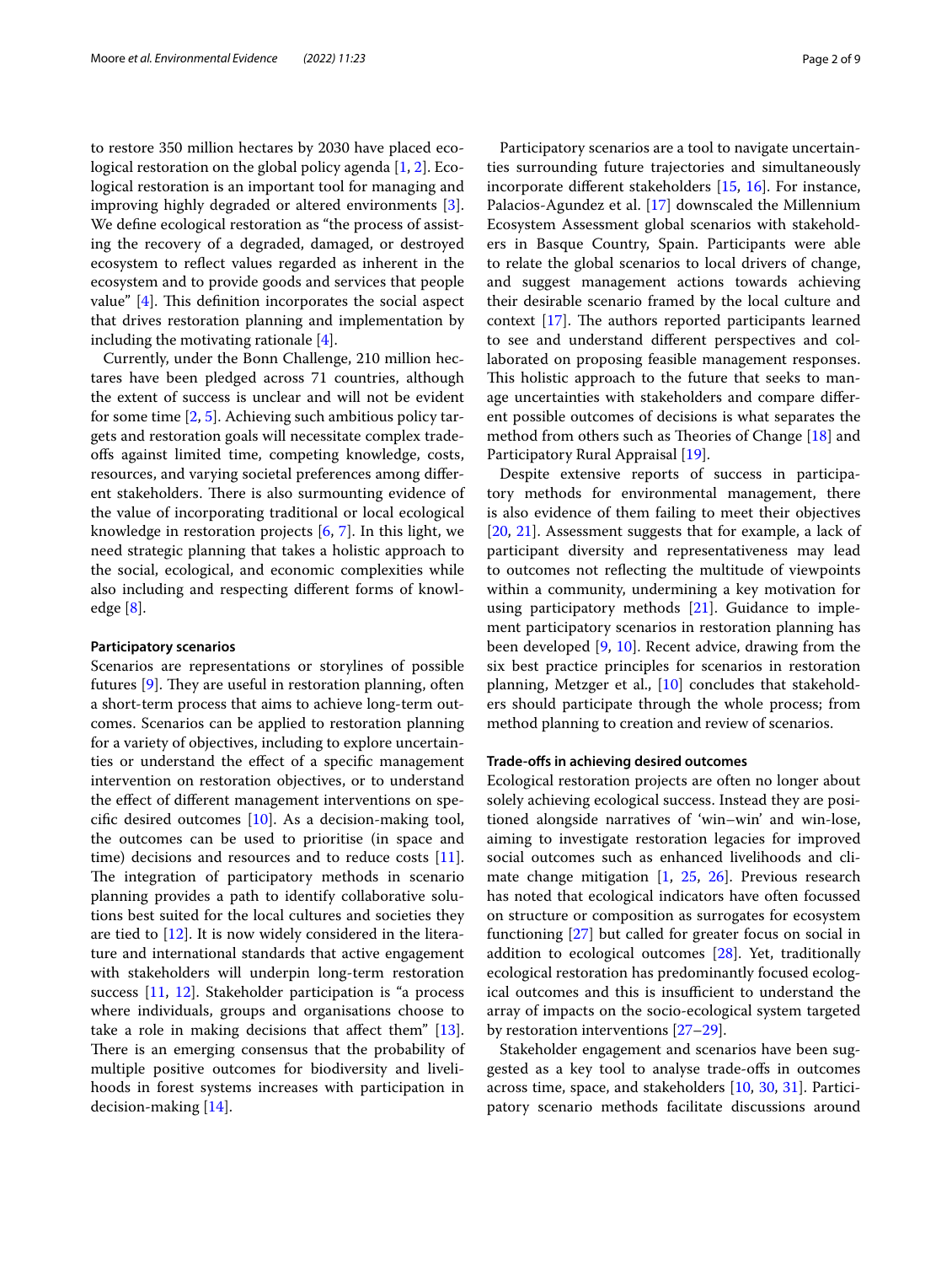outcomes and how stakeholders may respond to interventions allowing for social and economic dimensions to also be captured  $[32]$  $[32]$ . They also allow for the integration of multiple disciplines and methods, for instance, Bremer et al., [\[15](#page-7-13)] quantifed ecological and economic outcomes in scenarios of grassland restoration alongside qualitative evaluation of cultural ones.

Determining and balancing outcomes of restoration objectives can be challenging because values difer between stakeholders, who often have diverse knowledge systems and expectations [\[33](#page-7-28), [34\]](#page-7-29). Using scenarios allows us to investigate alternative futures and evaluate the inherent trade-ofs that may need to be made, looking to reduce uncertainty  $[35]$ . Besides, trade-offs tend to feature heavily in participants discussions, even when they are not explicitly addressed [[32\]](#page-7-27). For example, when planning restoration of native grassland in central France, sheep farmers' primary objective was maintaining sheep production while conservationists were concerned with the preservation of local biodiversity [\[32](#page-7-27)]. Furthermore, even if restoration objectives are agreed upon, the interventions suggested to achieve them can be vastly diferent between stakeholders. In the restoration of ponderosa pine forests to reduce fre risk, some participants recommended no treatment while others recommended extreme thinning at the same location in the landscape [\[36](#page-7-31)]. Despite a push towards participatory methods, a review by Acosta et al. [[22](#page-7-32)] into scenarios for restoration planning found only 11% of publications adopted a participatory approach. There is currently little known on the extent of participation by stakeholders in participatory scenarios [\[22](#page-7-32)], and this will vary depending on study context, time, and resources available. Here we aim to take a broad defnition of participation that stakeholders must play a role in decision-making at any stage in the scenario process, and this may not necessarily be throughout the whole process. This role in decision making can take many diferent forms from one-way engagement such as consultation, to co-production in which there is two-way knowledge exchange and production [[23,](#page-7-33) [24](#page-7-34)].

There currently is no systematic understanding of how participatory scenarios are being used in ecological restoration, including the geographic and spatial scope through which they are applied, the types of restoration projects they are being used for and the restoration outcomes they are addressing. Moreover, despite calls for the need to include of a broad range of outcomes and indicators there is insufficient evidence this is the case [[37\]](#page-7-35). We will fll this research gap by mapping the existing evidence from participatory restoration scenarios to examine how restoration outcomes are explored using participatory scenarios and how participants are involved in the scenario process. We will determine what outcomes and trade-ofs are being examined using participatory scenarios, and where there are knowledge gaps to improve further research.

#### **Stakeholder involvement**

This systematic map is being led by a team at Newcastle University and Northumbria University. The authors all specialise within the felds of ecological restoration across both ecological and social sciences. The main aims were formulated between the review team and then it was sent to fve external experts in environmental restoration to review. These experts were purposefully selected from the networks of the review team because they have experience in diferent regions and topic areas within restoration. They provided a broader understanding of the topic, knowledge gaps and contributed to the list of synonyms for the search string. Through publishing the protocol with Environmental Evidence, we have adhered to their review standards and taken advantage of being able to undergo a peer review process for the protocol and gain valuable feedback to improve the fnal systematic map. When undertaking the review, we will do a call for submissions through organisational networks, an open call through social media and review team networks. Once the map is fnished, we plan to do a one page summary with infographics for academics and practitioners to disseminate results.

### **Research objectives**

The aim of this systematic map is to inform how scenarios can be better used as a decision-making tool to increase stakeholder participation and account for trade-ofs in restoration outcomes across social, ecological, and economic dimensions. The research question was designed using the SPIDER framework because of the qualitative and mixed method nature of the literature base  $[38]$  $[38]$  $[38]$  (Table [2\)](#page-5-0). This led to the following overarching research question:

How are outcomes explored in participatory ecological restoration scenarios?

The main research question will be answered through the following sub-questions:

- What are the characteristics of the current evidence base – location, scale, design, restoration intervention type?
- What types of study designs are used for participatory scenarios in restoration planning?
- What types of outcomes are explored using participatory scenarios?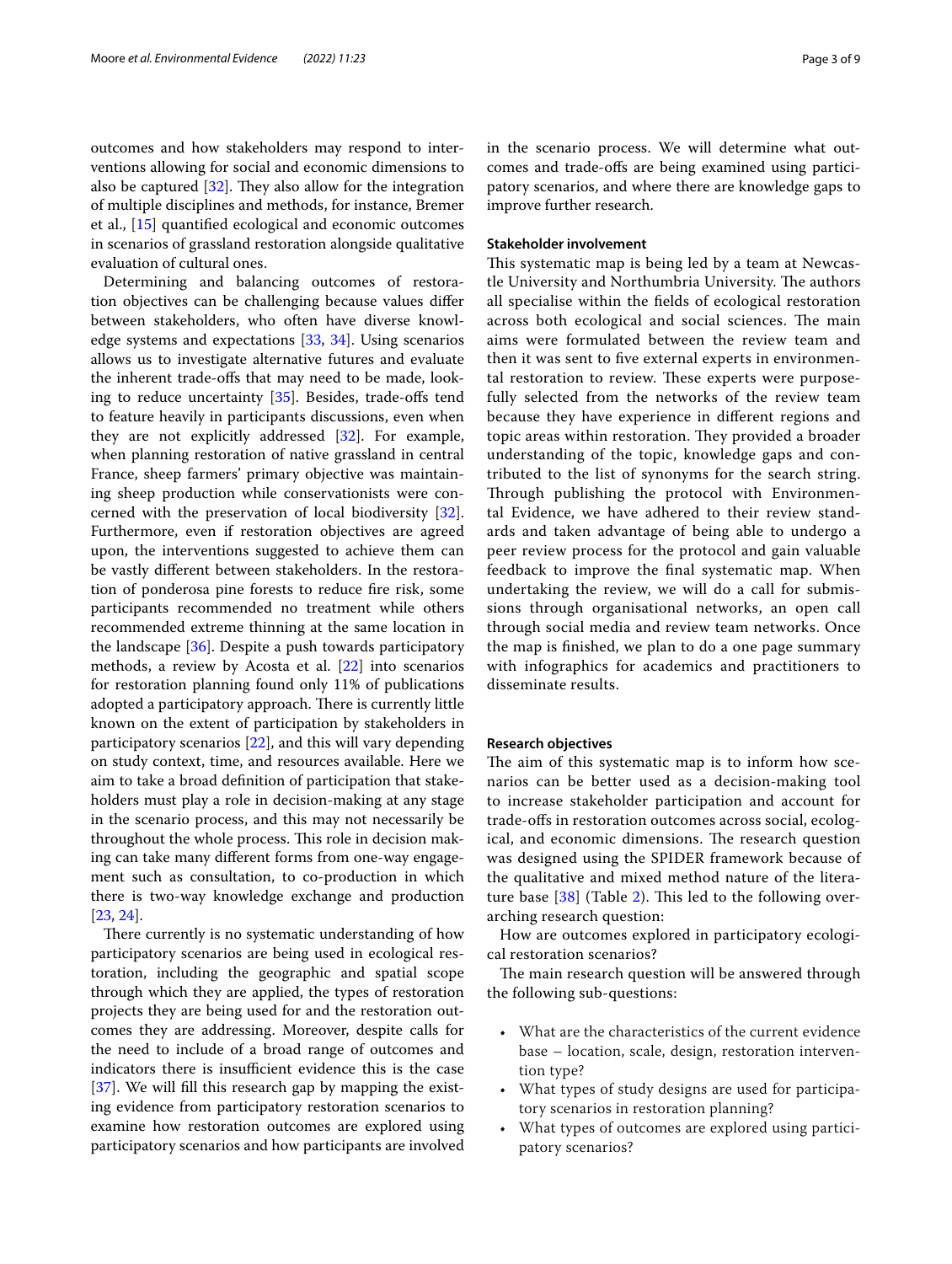- How are trade-ofs in outcomes explored in participatory scenarios?
- What is the role of participants in the scenario process and outcome determination?

# **Methods**

## **Search strategy**

A benchmark list of eight articles was created that captured a range of relevant studies for the review through scoping searches and bibliographies of relevant papers. Search terms were collated through keywords extracted from the benchmark papers, consultation with academic experts, a librarian, and a thesaurus [see Additional fle [1](#page-6-1)]. Search terms were based on the key components of the question. The search string was developed using the Web of Science Core Collection and Boolean operators. Themes were combined using "AND", while synonyms within themes were combined using "OR". Combinations of diferent synonyms were then applied to searches and tested against a list of benchmark articles [see Additional file  $2$ . The final search string was the minimum number of terms to gain both high sensitivity but low specifcity. The search string and all searches will be conducted in English but results in all languages will be screened.

Final search string based on of the research question: Scenario: Scenario\* OR forecast\* OR backcast\* OR futur\* OR trajector\*

AND

Participatory: participat\* OR collabor\* OR co-product\* OR collectiv\* OR stakehold\* OR engag\*

AND

Ecological: ecolog\* OR environment\* or ecosystem\* AND

Restoration: restor\* OR reveg\* OR regener\* OR reforest\* OR aforest\* OR remediat\* OR rehabilitat\* OR rewild\* OR re-wild\* OR "conservation translocat\*".

\*is a wild card and includes any characters on the end of the word. For example, participat\* may include participation, participatory, participative.

## **Bibliographic database searches**

Bibliographic database searches will follow the logic of the search string described above [see Additional fle [1](#page-6-1) for search string details for each database]. The following bibliographic databases will be searched:

1. Web of Science by Thomson-Reuters (All collections): A multi-disciplinary database of peerreviewed scientifc literature, books, book chapters and conference proceedings [\[39](#page-7-37)].

- 2. Scopus by Elsevier: A multi-disciplinary database of peer-reviewed scientifc literature, books, book chapters and conference proceedings [[40](#page-7-38)].
- 3. Cab abstracts by CAB international: covers research in the felds of agriculture and land use [[41](#page-7-39)].
- 4. ProQuest (Natural Science Collection and Social Science Collection): A full range of natural science and social science databases [\[42,](#page-7-40) [43](#page-7-41)].
- 5. Lens.org [[44\]](#page-7-42)

# **Web‑based search**

An internet search will be performed using Google Scholar. Due to search capability limitations, a simplifed modifed search string will be used: "scenario" AND "participatory" OR "collaborative" AND "restoration" OR "regeneration" OR "reforestation" AND "ecological" OR "ecosystem". The first 500 terms will be screened.

## **Specialist search for grey literature**

Grey literature targeted searches were determined through two avenues. Firstly, through discussion with six academic experts in restoration or participatory research identifed through the reviewers' academic network. Secondly, through scoping searches for organisations linked to the Bonn Challenge or UN Decade of Restoration. Due to limitations in search capabilities and to ensure a broad search in these databases, only the term 'scenario' will be searched for and then all results screened. A full list of the organisations is found in Table [1.](#page-4-0)

## **Targeted searching**

The bibliographies and citing articles of other relevant evidence syntheses or publications on the use of participatory scenarios in natural resource management will be screened for relevant literature. This will include already discovered literature [[10](#page-7-8), [22](#page-7-32), [32\]](#page-7-27), and any found during the screening process. Acosta et al., [\[22\]](#page-7-32) will also be contacted for the list of included studies of their evidence synthesis to be screened.

## **Other literature searches**

We will make use of social media channels and email list serves to inform the ecological restoration community of this review and request submissions of relevant literature (both scientifc and grey). A targeted call for evidence will be placed within the International Union for Conservation of Nature, Science for Nature and People network and the Global Landscapes Forum. All submitted publications will be screened for eligibility according to the methods described below.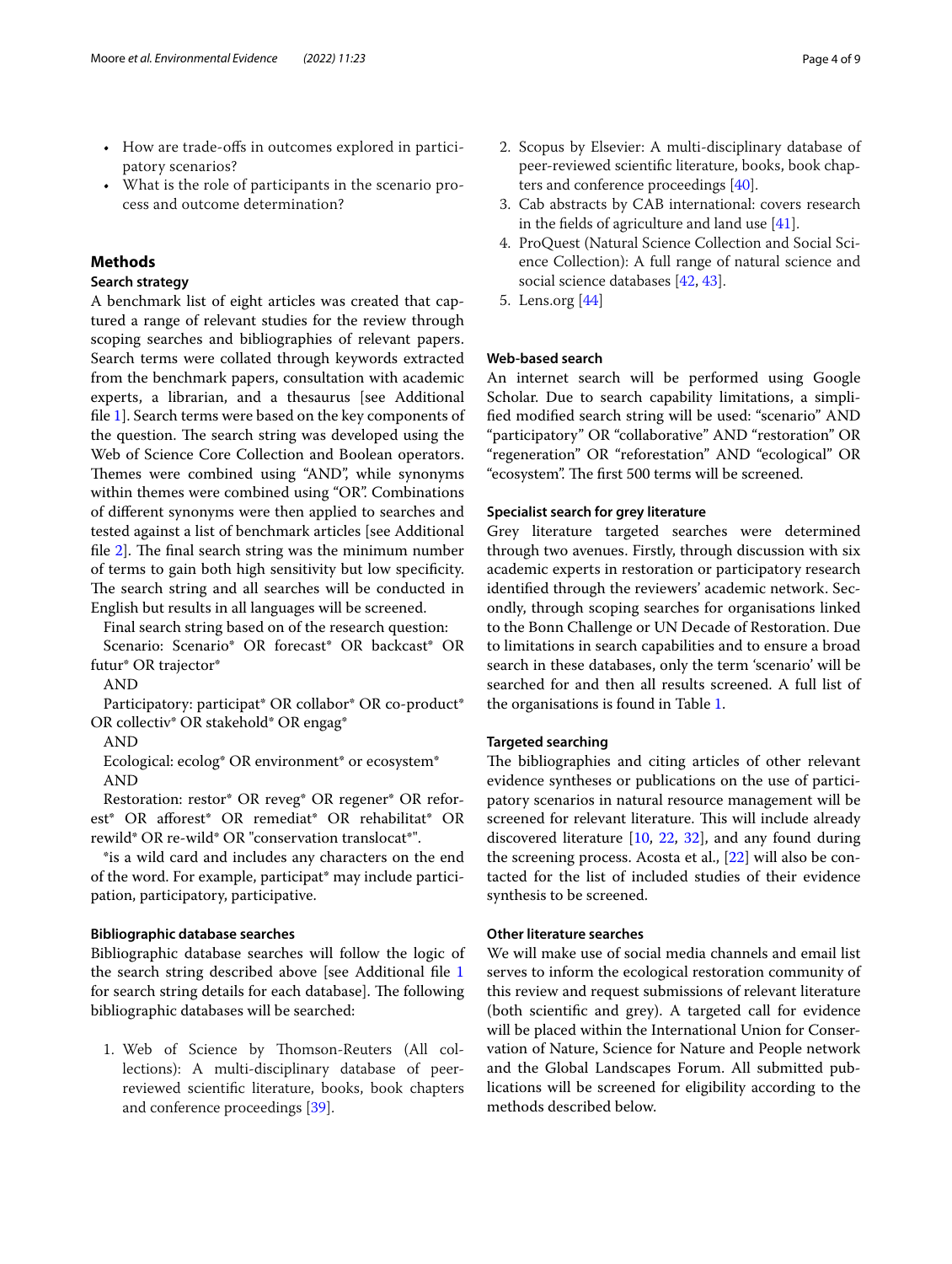<span id="page-4-0"></span>

| Organisation                                                      | Link as of (19/11/2021)<br>https://portals.iucn.org/library/ |  |
|-------------------------------------------------------------------|--------------------------------------------------------------|--|
| International Union for Conservation of Nature (IUCN)             |                                                              |  |
| Food and Agriculture Organisation of the United Nations (FAO)     | http://www.fao.org/scripts/catweb/frees.htm                  |  |
| Society for Ecological Restoration (SER)                          | https://www.ser-rrc.org/resource-database/                   |  |
| Global Landscapes Forum (GLF)                                     | https://www.globallandscapesforum.org/#                      |  |
| Landscapes for People, Food and Nature                            | http://peoplefoodandnature.org/                              |  |
| World Resources Institute                                         | https://www.wri.org/                                         |  |
| Stockholm Resilience Centre                                       | https://www.stockholmresilience.org/                         |  |
| UN-REDD                                                           | https://www.un-redd.org/                                     |  |
| <b>WWF</b>                                                        | https://wwf.panda.org/                                       |  |
| Tropenbos International                                           | https://tropenbos.org                                        |  |
| Ecoagriculture Partners                                           | https://ecoagriculture.org/                                  |  |
| International Tropical Timber Organisation                        | https://www.itto.int/                                        |  |
| World Agroforestry (ICRAF)                                        | https://www.worldagroforestry.org/                           |  |
| Center for International Forestry Research (CIFOR)                | https://www.cifor.org/                                       |  |
| Consultative Group on International Agricultural Research (CGIAR) | https://www.cqiar.org/                                       |  |
| European Forest Institute                                         | https://efi.int/                                             |  |
| Rainforest Alliance                                               | https://www.rainforest-alliance.org/                         |  |

We will also perform forward and backward citation chasing using the citationchaser package [[45\]](#page-7-43) on all publications that pass full-text screening. Duplicates will be removed and the remaining publications will be screened for eligibility.

# **Article screening and study eligibility Pilot testing**

The eligibility criteria were pilot-tested by three reviewers. Firstly, reviewers screened the titles and abstracts of the test papers. Screening decisions were compared, and any inconsistencies were discussed, and the criteria subsequently adjusted. Then, the process was repeated for full-text versions of the test list. Once the eligibility criteria were set, the data extraction codebook was also pilot tested by three reviewers on the test list. Any inconstancies were discussed, and the codebook was adjusted accordingly.

# **Study eligibility**

Each publication will be screened according to the eligibility criteria in Table [2](#page-5-0), all publications must also be available in an online format. A list of excluded articles with the reason for exclusion will be included in full text.

# **Screening process**

A two-stage screening will take place: title and abstract screening and then full-text. Title and abstract screening will be conducted using the web programme Rayyan [[46\]](#page-7-44). At each stage, inclusion will be determined through the eligibility criteria (Table [2\)](#page-5-0). Suppose the reviewer is unsure or there is not enough information to determine eligibility at the title and abstract stage. In that case, the study will be included in the full-text stage. Doubts of inclusion at the full-text stage will be discussed and determined by the review team, the majority decision will be taken forward. A complete list of excluded studies alongside the reasoning will be included upon publishing the review as required by the RepOrting standards for systematic Evidence Syntheses standards (ROSES) [[47](#page-7-45)] [Additional file [3](#page-6-3)].

The screening process will be conducted and be predominantly performed by the primary reviewer. At each stage, a random 30% subset of articles will be screened by a minimum of two other reviewers. Randolph's freemarginal Kappa coefficient will be calculated to test for consistency  $[48]$  $[48]$ . This measures the agreement between reviewers corrected for how often this may be due to chance. Any disagreements between reviewers will be discussed, and the decision to include or exclude the article made together.

The reviewers do not expect to be authors on any of the publications included in the fnal review. If this does occur, then it will be declared, and detailed reasoning for each decision will be reported.

# **Data coding and extraction strategy**

Studies that have met the eligibility criteria at full-text screening will undergo data coding and extraction. Each publication will be assessed using a codebook to capture the relevant data. The data extraction template consists of pre-defned fxed answers and open questions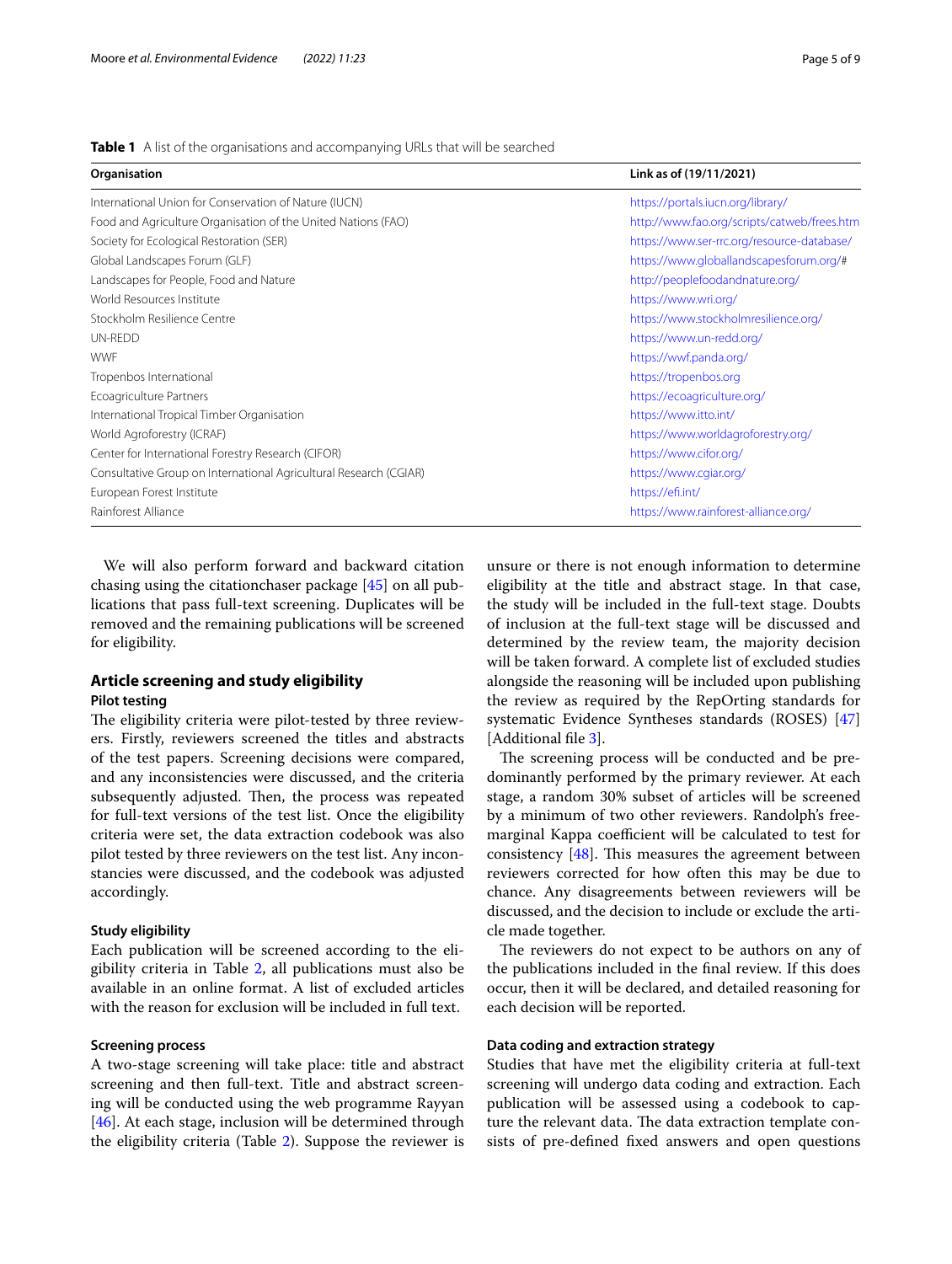<span id="page-5-0"></span>**Table 2** Description of each question components using the SPIDER framework and the accompanying inclusion and exclusion criteria for publication screening

|               | SPIDER framework Question component Criteria |                                                                                                                                                                                                                                                                                                                                                                                                                                                                                                                                                                                                                                                                                                                                                                                                                                                                                                                                                                                                                                                                                                                                                                                                                                                                                                                  |
|---------------|----------------------------------------------|------------------------------------------------------------------------------------------------------------------------------------------------------------------------------------------------------------------------------------------------------------------------------------------------------------------------------------------------------------------------------------------------------------------------------------------------------------------------------------------------------------------------------------------------------------------------------------------------------------------------------------------------------------------------------------------------------------------------------------------------------------------------------------------------------------------------------------------------------------------------------------------------------------------------------------------------------------------------------------------------------------------------------------------------------------------------------------------------------------------------------------------------------------------------------------------------------------------------------------------------------------------------------------------------------------------|
| Sample        | Participants                                 | Inclusion: The research has some form of participation with stakeholders as defined "A process where<br>individuals, groups and organisations choose to take an active role in making decisions that affect them"<br>[12]. Participation can be at any stage in the scenario construction process, for example, input into sce-<br>narios that are then used in modelling, data collection with participants or feedback from participants<br>on scenario outputs<br>Stakeholders include everyone directly or indirectly affected by the restoration planning or future sce-<br>narios discussed, but they must be outside the investigation team                                                                                                                                                                                                                                                                                                                                                                                                                                                                                                                                                                                                                                                               |
| Phenomenon    | Ecological restoration                       | Inclusion: The publication must address any form of ecological restoration as per the definition "Ecologi-<br>cal restoration is the process of assisting the recovery of a degraded, damaged, or destroyed ecosystem<br>to reflect values regarded as inherent in the ecosystem and to provide goods and services that people<br>value" [4]<br>Types of restoration may include, but are not limited to: landscape, species, ecosystem, ecosystem<br>service, native species, invasive species removal, habitat, water catchment, coastal, marine<br>Ecological restoration may be addressed through either of the following criteria:<br>1. The main goal of scenario building is explicitly for ecological restoration<br>2. The main goal of the scenario building is not explicitly stated as restoration within the publication<br>however it must be identifiable to coders. For instance, if the study area or associated ecological func-<br>tions are described as degraded and the scenarios are addressing the future of these components<br>3. Ecological restoration is not the main aim of building scenarios, but features as a possibility from at<br>least one scenario. For example, one scenario may be ecological restoration while another may be<br>conversion to an alternative land use |
| Design        | Future scenarios                             | Inclusion: Publication must build or evaluate as least one 'scenario' per the definition "Plausible represen-<br>tations of possible futures for one or more components of a system, or as alternative policy or manage-<br>ment options intended to alter the future state of these components" (9)                                                                                                                                                                                                                                                                                                                                                                                                                                                                                                                                                                                                                                                                                                                                                                                                                                                                                                                                                                                                             |
| Evaluation    | Outcomes                                     | Inclusion: The systematic map will be displaying what and how outcomes are explored within eligible<br>study types. All types of outcomes are eligible but they must be explored in a future scenario                                                                                                                                                                                                                                                                                                                                                                                                                                                                                                                                                                                                                                                                                                                                                                                                                                                                                                                                                                                                                                                                                                            |
| Research type | Qualitative, quantita-<br>tive, mixed method | Inclusion: Methods used may be qualitative, quantitative or a mixed methods approach                                                                                                                                                                                                                                                                                                                                                                                                                                                                                                                                                                                                                                                                                                                                                                                                                                                                                                                                                                                                                                                                                                                                                                                                                             |

[Additional fle [4\]](#page-6-4). A minimum of one other reviewer will code a random 20% of articles. Any diferences will be discussed and adjusted according to what is agreed between the reviewers. If critical information is missing or unclear, the lead author of the study will be contacted and asked to provide the information. The extracted data records will be made available as additional fles upon publishing.

The data to be extracted will be grouped into the following categories and subcategories based on the themes of the research questions:

- 1. Data coding of study characteristics
	- a. Bibliographic information
	- b. Study context
	- c. Restoration context
- 2. Scenarios
	- a. Methods
	- b. Outcomes
	- c. Trade-ofs in outcomes
	- d. Analysis and dissemination

## 3. Participation information

- a. Participant selection
- b. Participant engagement in the process

For each outcome explicitly addressed, we will classify the outcomes explored in each study into whether they are social, ecological, or economic. The indicators used for each outcome will be listed and ecological outcomes and indicators will be further categorised into compositional, structural, or functional restoration attributes [[28](#page-7-23), [49\]](#page-7-47). Compositional indicators refer to the identity and variety of elements of the system such a species richness and diversity [\[50\]](#page-7-48), while structural indicators are measuring the physical organisation of the systems like tree height and diameter [\[51](#page-8-0)]. Functional indicators identify the ecological processes, these often relate to soils such as chemical composition or bioindicator assemblages [[49,](#page-7-47) [51](#page-8-0)]. We will extract the reasoning given for choosing each outcome, and how it was analysed (qualitatively or quantitatively and methods).

Each study will be documented as to whether analysis of trade-ofs in outcomes is explicit or implicit and whether they are explored across space, time, and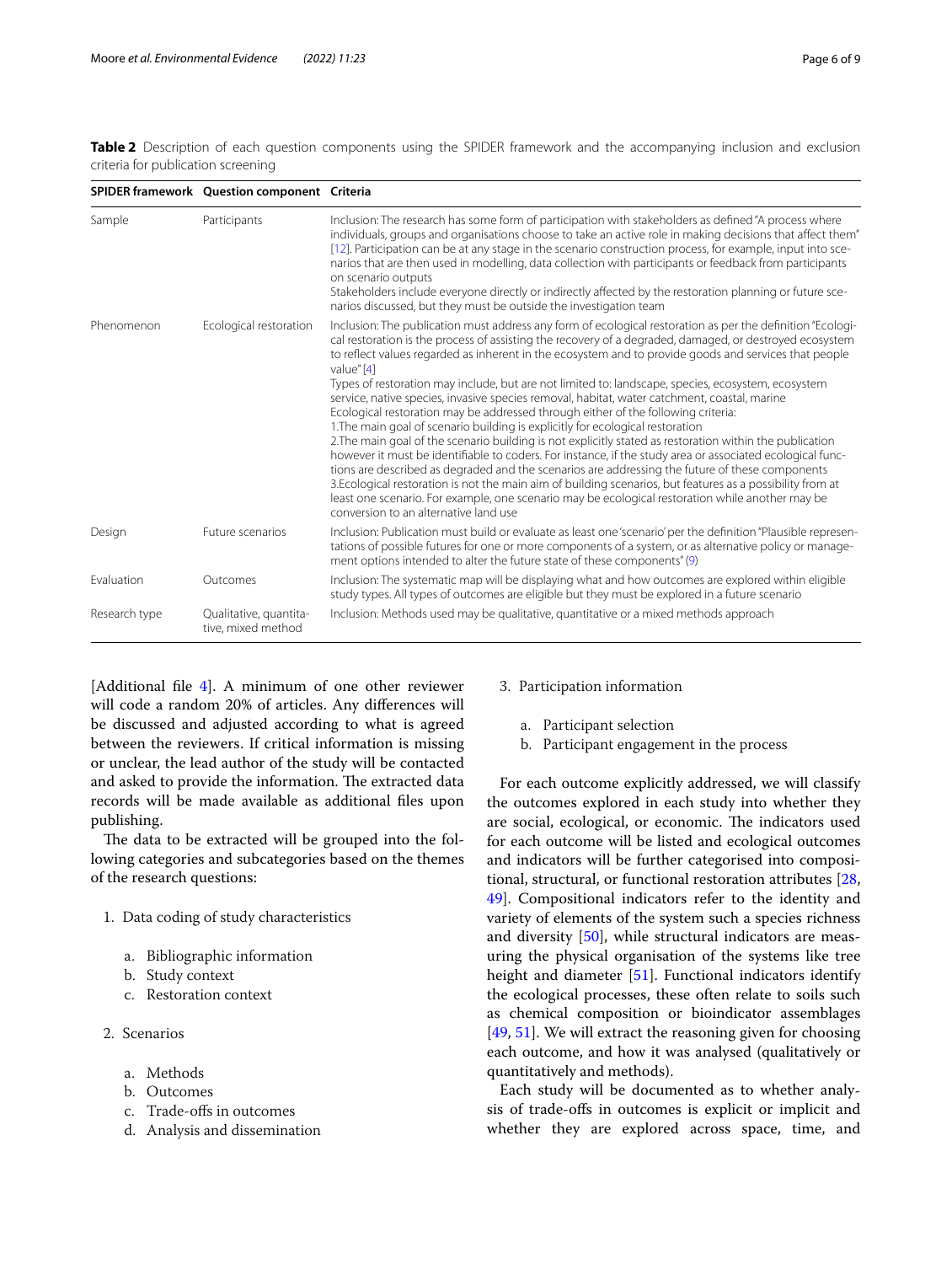stakeholders. Each outcome will also be classifed as to whether it is analysed as a trade-off and if it is, whether the individual outcome was always positive, always negative, or dependent on the scenario. We will also extract the method stage that trade-ofs are analysed and how this occurs in the publication.

To understand participation, we will frst look at how participants were chosen, how many were included and which stakeholders were involved. Stakeholders will be categorised, eg. Academics, NGO, government, and we will record if participants are involved in development of scenario objectives, design of methods, scenario creation, analysis of outcomes and trade-ofs and dissemination of results. For each participatory stage, we will record the method of participation used.

# **Study mapping and presentation**

To identify characteristics of the evidence base and explore patterns in the data, the publication years, temporal and spatial scale of the scenarios, and restoration type will be visualised alongside a narrative synthesis. A geographic map will display the location of studies. A narrative synthesis will be used to summarise the methods being used and describe trends between methodologies and study characteristics. This will be accompanied by a visual representation in the form of a decision tree will display the diferent passages from method planning to outputs.

Patterns will be reported in which categories of outcomes are analysed and trends within each group to identify underrepresented outcomes. The reasons for choosing outcomes will be narratively synthesised alongside how they were analysed within the scenarios. We will also report on trends of which outcomes were usually reported to have a positive trade-off and which a negative, and if trade-ofs are explored across diferent scales. A spider diagram based on frequency of studies will show the diferent types of trade-ofs being analysed and identify knowledge gaps and clusters.

We will use narrative synthesis to describe how participants are chosen and how many are included. Stakeholder categories will be visualised using a graph. A visualisation using a heat map to display a gradient of higher to lower participation in the diferent stages of the scenario process will be created based on frequency of studies to highlight underrepresented stages.

Results be presented as a publication and a machinereadable and human-readable format that ensures a searchable list of both included studies and the extracted meta-data. Machine-readable formatting will follow the guidelines of Haddaway et al. [[52\]](#page-8-1) to ensure design allows for translation, has appropriate naming conversions and is clear to use. This way, searches can be done against criteria such as geographic location or restoration type.

#### **Supplementary Information**

The online version contains supplementary material available at [https://doi.](https://doi.org/10.1186/s13750-022-00276-w) [org/10.1186/s13750-022-00276-w.](https://doi.org/10.1186/s13750-022-00276-w)

<span id="page-6-1"></span>**Additional fle 1.** SM\_1\_Search-strategy. Search Strategy development. Document containing the test list of benchmark articles, key word development and fnal search string by database.

<span id="page-6-3"></span><span id="page-6-2"></span>**Additional fle 2.** SM\_2\_Search\_string\_building. Search string development to develop the fnal search string in Web of Science.

<span id="page-6-4"></span>**Additional fle 3.** SM\_3\_ROSES for Systematic Map Protocols. ROSES checklist.

**Additional fle 4.** SM\_4\_Data\_extraction. The data extraction code book.

#### **Author contributions**

EM, YAT and MP conceptualised the idea. EM wrote the manuscript and prepared the additional materials, including design of the search strategy and data extraction fle. EM, YAT and MP reviewed and piloted eligibility criteria and the data extraction fle. MG provided valuable advice and feedback on the protocol design for appropriate evidence synthesis methods. PH contributed to the conceptualisation and writing around participatory research. All authors read and approved the fnal manuscript.

#### **Funding**

EM is supported by the ONEplanet DTP Natural Environmental Research Council (NERC) program (NE/S007512/1). MG is funded by Norwegian Institute for Nature Research (NINA). MP is funded through BBSRC Global Challenges Research Fund (Project Number: BB/S014586/1). PH is funded by the British Academy.

#### **Availability of data and materials**

Data sharing is not applicable to this article as no datasets were generated or analysed during the current study.

#### **Declarations**

#### **Ethics approval and consent to participate**

Due to the inclusion of manuscripts reporting studies involving human participants, ethics approval was obtained through Newcastle University for this research.

#### **Consent for publication**

Not applicable.

#### **Competing interests**

The authors declare no competing interests.

#### **Author details**

<sup>1</sup> School of Natural and Environmental Sciences, Newcastle University, Newcastle upon Tyne, UK. <sup>2</sup> Department of Social Sciences, Northumbria University, Newcastle upon Tyne, UK. <sup>3</sup> Norwegian Institute for Nature Research, Torgarden, Postbox 5685, 7485 Trondheim, Norway.

#### Received: 27 November 2021 Accepted: 30 May 2022 Published online: 22 June 2022

#### **References**

<span id="page-6-0"></span>1. United Nations. UN Decade on Restoration. UN Decade on Restoration. 2021 [cited 2021 Feb 11]. [http://www.decadeonrestoration.org/node.](http://www.decadeonrestoration.org/node) Accessed 11 Feb 2021.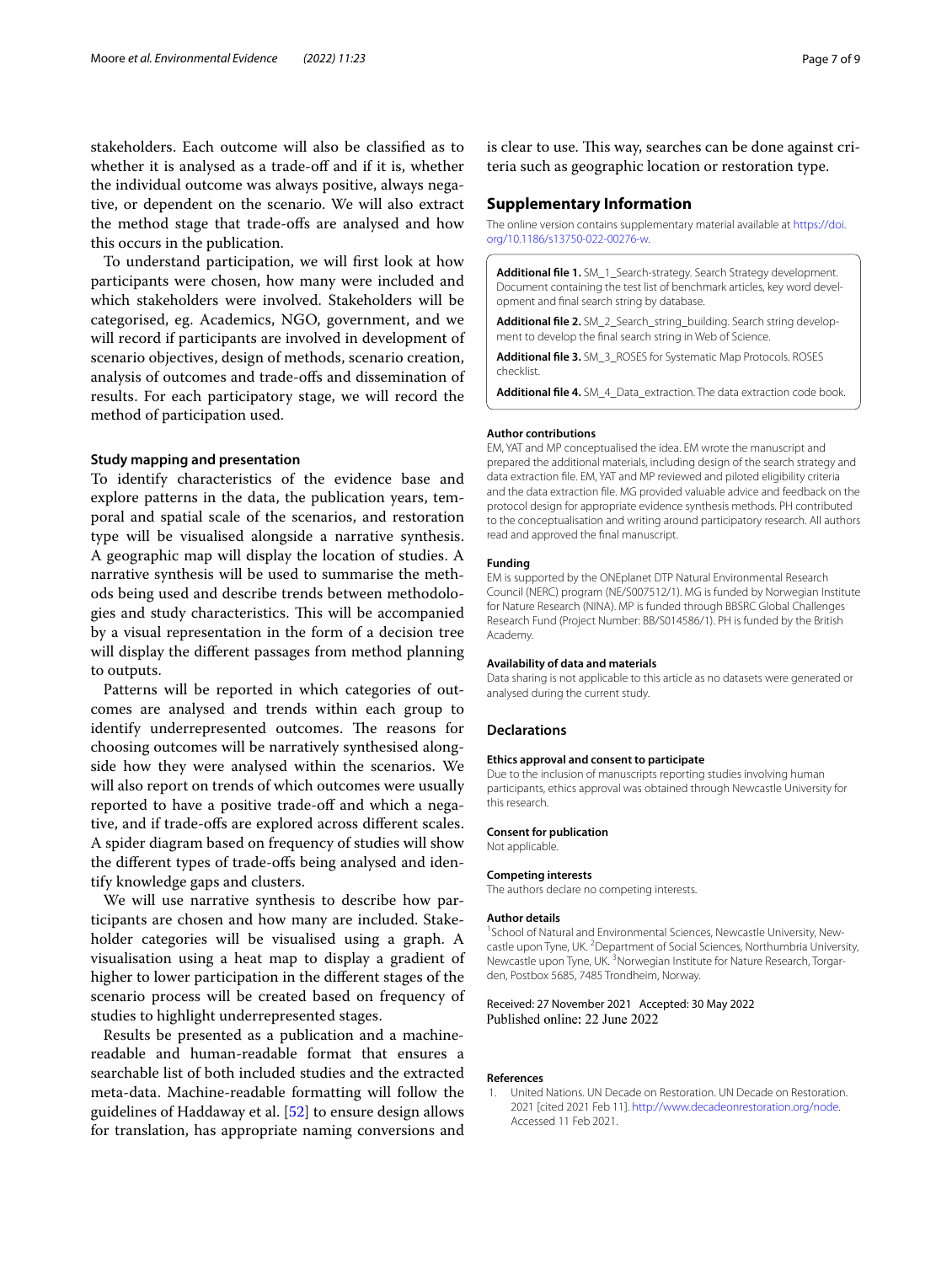- <span id="page-7-0"></span>2. IUCN. The Bonn Challenge | Bonchallenge. The Bonn Challenge. 2021 [cited 2021 Feb 11]. [https://www.bonnchallenge.org/.](https://www.bonnchallenge.org/) Accessed 11 Feb 2021.
- <span id="page-7-1"></span>3. McBride MF, Wilson KA, Burger J, Fang Y-C, Lulow M, Olson D, et al. Mathematical problem defnition for ecological restoration planning. Ecol Model. 2010;221(19):2243–50.
- <span id="page-7-2"></span>4. Martin DM. Ecological restoration should be redefned for the twenty-frst century. Restor Ecol. 2017;25(5):668–73.
- <span id="page-7-3"></span>5. IUCN. Restore our Future - The Bonn Challenge [Internet]. 2020. [https://](https://www.bonnchallenge.org/sites/default/files/resources/files/%5Bnode%3Anid%5D/Bonn%20Challenge%20Report.pdf) [www.bonnchallenge.org/sites/default/fles/resources/fles/%5Bnode%](https://www.bonnchallenge.org/sites/default/files/resources/files/%5Bnode%3Anid%5D/Bonn%20Challenge%20Report.pdf) [3Anid%5D/Bonn%20Challenge%20Report.pdf](https://www.bonnchallenge.org/sites/default/files/resources/files/%5Bnode%3Anid%5D/Bonn%20Challenge%20Report.pdf). Accessed 23 Mar 2021.
- <span id="page-7-4"></span>6. Martinez D. Protected areas, indigenous peoples, and the western idea of nature. Ecol Restor. 2003;21(4):247–50.
- <span id="page-7-5"></span>7. Eisenberg C, Anderson CL, Collingwood A, Sissons R, Dunn CJ, Meigs GW, et al. Out of the Ashes: ecological resilience to extreme wildfre, prescribed burns, and indigenous burning in ecosystems. Front Ecol Evol. 2019.<https://doi.org/10.3389/fevo.2019.00436/full>.
- <span id="page-7-6"></span>8. Aronson J, Goodwin N, Orlando L, Eisenberg C, Cross AT. A world of possibilities: six restoration strategies to support the United Nation's Decade on Ecosystem Restoration. Restor Ecol. 2020;28(4):730–6.
- <span id="page-7-7"></span>9. Ferrier S, Ninan KN, Leadly P, Alkemade R, Acosta LA, Akçakaya HR, et al. The methodological assessment report on scenarios and models of biodiversity and ecosystem services. Secretariat of the Intergovernmental Platform for Biodiversity and Ecosystem Services: Bonn, Germany; 2016.
- <span id="page-7-8"></span>10. Metzger JP, Esler K, Krug C, Arias M, Tambosi L, Crouzeilles R, et al. Best practice for the use of scenarios for restoration planning. Curr Opin Environ Sustain. 2017;1(29):14–25.
- <span id="page-7-9"></span>11. Swart JAA, Zevenberg J, Ho P, Cortina J, Reed M, Derak M, et al. Involving society in restoration and conservation. Restor Ecol. 2018;24(26):S3-6.
- <span id="page-7-10"></span>12. McDonald T, Gann G, Jonson J, Dixon K. International standards for the practice of ecological restoration–including principles and key concepts. (Society for Ecological Restoration: Washington, DC, USA.). Soil-Tec Inc© Marcel Huijser Bethanie Walder. 2016.
- <span id="page-7-11"></span>13. Reed M. Stakeholder participation for environmental management: a literature review. Biol Conserv. 2008;141(10):2417–31.
- <span id="page-7-12"></span>14. Persha L, Agrawal A, Chhatre A. Social and ecological synergy: local rulemaking, forest livelihoods, and biodiversity conservation. Science. 2011;331(6024):1606–8.
- <span id="page-7-13"></span>15. Bremer L, Mandle L, Trauernicht C, Pascua P, McMillen H, Burnett K, et al. Bringing multiple values to the table: assessing future land-use and climate change in North Kona, Hawai'i. Ecol Soc. 2018. [https://doi.org/10.](https://doi.org/10.5751/ES-09936-230133) [5751/ES-09936-230133.](https://doi.org/10.5751/ES-09936-230133)
- <span id="page-7-14"></span>16. Palomo I, Martín-López B, López-Santiago C, Montes C. Participatory scenario planning for protected areas management under the ecosystem services framework: the Doñana Social-Ecological System in Southwestern Spain. Ecol Soc. 2011. [https://doi.org/10.5751/ES-03862-160123.](https://doi.org/10.5751/ES-03862-160123)
- <span id="page-7-15"></span>17. Palacios-Agundez I, Casado-Arzuaga I, Madariaga I, Onaindia M. The relevance of local participatory scenario planning for ecosystem management Policies in the Basque Country Northern Spain. Ecol Soc. 2013. <https://doi.org/10.5751/ES-05619-180307>.
- <span id="page-7-16"></span>18. Derbyshire J. Use of scenario planning as a theory-driven evaluation tool. Futur FORESIGHT Sci. 2019;1(1):e1. [https://doi.org/10.1002/fo2.1.](https://doi.org/10.1002/ffo2.1)
- <span id="page-7-17"></span>19. Chambers R. The origins and practice of participatory rural appraisal. World Dev. 1994;22(7):953–69.
- <span id="page-7-18"></span>20. Lane MB, Corbett T. The tyranny of localism: indigenous participation in community-based environmental management. J Environ Policy Plan. 2005;7(2):141–59.
- <span id="page-7-19"></span>21. Gerrits L, Edelenbos J. Management of sediments through stakeholder involvement. J Soils Sediments. 2004;4(4):239–46.
- <span id="page-7-32"></span>22. Acosta AL, d'Albertas F, de Leite M, S, Saraiva AM, Metzger JPW. Gaps and limitations in the use of restoration scenarios: a review. Restor Ecol. 2018;26(6):1108–19.
- <span id="page-7-33"></span>23. Agarwal B. Participatory exclusions, community forestry, and gender: an analysis for South Asia and a conceptual framework. World Dev. 2001;26:1623.
- <span id="page-7-34"></span>24. Arnstein SR. A ladder of citizen participation. J Am Inst Plann. 1969;35(4):216–24.
- <span id="page-7-20"></span>25. UN-REDD Programme. What is REDD+? - UN-REDD Programme Collaborative Online Workspace. What is REDD+. 2020 [cited 2021 Feb 11]. <https://www.unredd.net/about/what-is-redd-plus.html>. Accessed 11 Feb 2021.
- <span id="page-7-21"></span>26. Gourevitch JD, Hawthorne PL, Keeler BL, Beatty CR, Greve M, Verdone MA. Optimizing investments in national-scale forest landscape restoration in Uganda to maximize multiple benefts. Environ Res Lett. 2016;11(11): 114027.
- <span id="page-7-22"></span>27. Prach K, Durigan G, Fennessy S, Overbeck GE, Torezan JM, Murphy SD. A primer on choosing goals and indicators to evaluate ecological restoration success. Restor Ecol. 2019;27(5):917–23.
- <span id="page-7-23"></span>28. Wortley L, Hero J-M, Howes M. Evaluating ecological restoration success: a review of the literature. Restor Ecol. 2013;21(5):537–43.
- <span id="page-7-24"></span>29. Martin DM, Lyons JE. Monitoring the social benefts of ecological restoration. Restor Ecol. 2018;26(6):1045–50.
- <span id="page-7-25"></span>30. Daw T, Coulthard S, Cheung W, Brown K, Abunge C, Galafassi D, et al. Evaluating taboo trade-offs in ecosystems services and human wellbeing. Proc Natl Acad Sci. 2015;17:112.
- <span id="page-7-26"></span>31. Brown K. Trade-off analysis for integrated conservation and development. In: McShane TO, Wells MP, editors. getting biodiversity projects to work: towards more efective conservation and development. New York: Columbia University Press; 2004. p. 232–55.
- <span id="page-7-27"></span>32. Oteros-Rozas E, Martín-López B, Daw TM, Bohensky EL, Butler JRA, Hill R, et al. Participatory scenario planning in place-based social-ecological research: insights and experiences from 23 case studies. Ecol Soc. 2015. <https://doi.org/10.5751/ES-07985-200432>.
- <span id="page-7-28"></span>33. Etienne M, Le Page C, Cohen M. A Step-By-Step approach to building land management scenarios based on multiple viewpoints on multiagent system simulations. J Artif Soc Soc Simul. 2003;1:6.
- <span id="page-7-29"></span>34. Hagger V, Dwyer J, Wilson K. What motivates ecological restoration? Restor Ecol. 2017;25(5):832–43.
- <span id="page-7-30"></span>35. Peterson GD, Cumming GS, Carpenter SR. Scenario planning: a tool for conservation in an uncertain world. Conserv Biol. 2003;17(2):358–66.
- <span id="page-7-31"></span>36. Sisk TD, Prather JW, Hampton HM, Aumack EN, Xu Y, Dickson BG. Participatory landscape analysis to guide restoration of ponderosa pine ecosystems in the American Southwest. Landsc Urban Plan. 2006;78(4):300–10.
- <span id="page-7-35"></span>37. Sigman E, Elias M. Three Approaches to Restoration and Their Implications for Social Inclusion. Ecol Restor. 2021;39(1–2):27–35.
- <span id="page-7-36"></span>38. Cooke A, Smith D, Booth A. Beyond PICO: the SPIDER tool for qualitative evidence synthesis. Qual Health Res. 2012;22(10):1435–43.
- <span id="page-7-37"></span>39. Thomson Reuters. Web of Science [v.5.35]. [Internet]. Web of science citation database. 2021. [https://apps.webofknowledge.com/WOS\\_Advan](https://apps.webofknowledge.com/WOS_AdvancedSearch_input.do?SID=F6bvgotqHsrDLSuTmfN&product=WOS&search_mode=AdvancedSearch) cedSearch\_input.do?SID=[F6bvgotqHsrDLSuTmfN&product](https://apps.webofknowledge.com/WOS_AdvancedSearch_input.do?SID=F6bvgotqHsrDLSuTmfN&product=WOS&search_mode=AdvancedSearch)=WOS& search\_mode=AdvancedSearch. 20 Jan 2021.
- <span id="page-7-38"></span>40. [Elsevier Science Publishers. Scopu](https://apps.webofknowledge.com/WOS_AdvancedSearch_input.do?SID=F6bvgotqHsrDLSuTmfN&product=WOS&search_mode=AdvancedSearch)s (Online). 2004. [https://www.scopus.](https://doi.org/https://www.scopus.com/home.uri?zone=header&origin=searchauthorfreelookup) com/home.uri?zone=header&origin=[searchauthorfreelookup](https://doi.org/https://www.scopus.com/home.uri?zone=header&origin=searchauthorfreelookup). Accessed 20 Jan 2021.
- <span id="page-7-39"></span>41. C.A.B. International. CAB abstracts. Commonwealth Agricultural Bureaux abstracts. 1990. [https://www.cabdirect.org/.](https://www.cabdirect.org/) Accessed 20 Jan 2021.
- <span id="page-7-40"></span>42. ProQuest. ProQuest Natural Science Collection. Natural Science Collection. 2006.<https://www.proquest.com/>. Accessed 20 Jan 2021.
- <span id="page-7-41"></span>43. ProQuest. ProQuest social sciences premium collection. Social sciences premium collection. 2010.<https://www.proquest.com/>. Accessed 20 Jan 2021.
- <span id="page-7-42"></span>44. The Lens - Free & Open Patent and Scholarly Search [Internet]. The Lens - Free & Open Patent and Scholarly Search. 2021 [cited 2021 Nov 12]. <https://www.lens.org/lens>. Accessed 12 Nov 2021.
- <span id="page-7-43"></span>45. Haddaway NR, Grainger M, Gray CT. An R package and Shiny app for forward and backward citations chasing in academic searching. Zenodo. 2021;
- <span id="page-7-44"></span>46. Ouzzani M, Hammady H, Fedorowicz Z, Elmagarmid A. Rayyan—a web and mobile app for systematic reviews. Syst Rev. 2016. [https://doi.org/10.](https://doi.org/10.1186/s13643-016-0384-4) [1186/s13643-016-0384-4](https://doi.org/10.1186/s13643-016-0384-4).
- <span id="page-7-45"></span>47. Haddaway NR, Macura B, Whaley P, Pullin AS. ROSES RepOrting standards for systematic evidence syntheses: pro forma, flow-diagram and descriptive summary of the plan and conduct of environmental systematic reviews and systematic maps. Environ Evid. 2018;7(1):7.
- <span id="page-7-46"></span>48. Randolph JJ. Online Kappa Calculator [Computer software] . 2008. [http://](http://justus.randolph.name/kappa) [justus.randolph.name/kappa](http://justus.randolph.name/kappa). Accessed 31 Mar 2021.
- <span id="page-7-47"></span>49. Gatica-Saavedra P, Echeverría C, Nelson CR. Ecological indicators for assessing ecological success of forest restoration: a world review. Restor Ecol. 2017;25(6):850–7.
- <span id="page-7-48"></span>50. Noss RF. Indicators for monitoring biodiversity: a hierarchical approach. Conserv Biol. 1990;4(4):355–64.